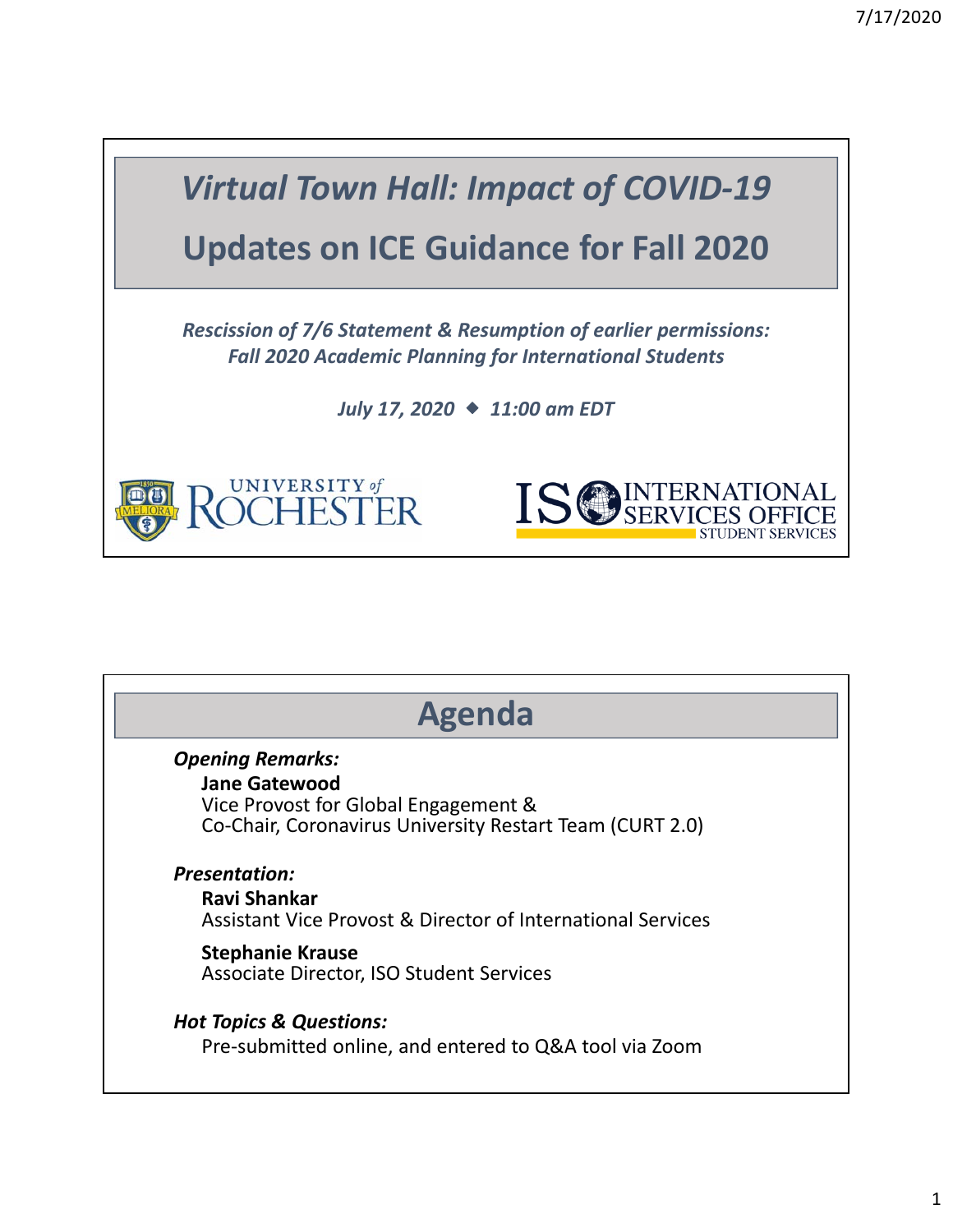## **Enrollment Requirements for International Students Under US regulations and normal circumstances, F‐1 & J‐1 international students must**: • **Enroll Full‐Time each term** (typically 12 credits, or equivalent for graduate programs) • **Limit distance education courses:** Only 1 distance education course may count toward FT load for immigration purposes; Additional online courses may be taken beyond FT **Immigration and Customs Enforcement (ICE) response to COVID‐19 operational changes:** • *March 9, 2020*: Temporary suspension of distance education limits for Active students • Clarifications issued on March 13th regarding different school/student scenarios • ISO reported UR's shift to online instruction, via on-campus or remote study • *July 6, 2020:* Broadcast on updates for Fall published 7/6, with procedural FAQs on 7/7 • Detrimental impact to international students, US institutions, public health, etc.

- Subject to immediate legal action; District Court filing in MA with deadline of 7/15
- *July 14, 2020:* DHS agrees to rescind new guidance, return to 3/9 policy & 3/13 scenarios
	- Some clarification still needed, but general framework is known …

# **Immediate Implications of ICE Guidance/Rescission**

### **Provisions & requirements of the July 6th ICE guidance will NOT take effect for Fall 2020**

- ICE has already removed those documents from web; Official broadcast still anticipated
- Active F-1 students may pursue study fully online, regardless of location in US or abroad
- Initial F‐1 students may enroll full‐time, but need careful alignment of their SEVIS record
- Enrollment remarks are not required; NO NEW I‐20s need to be issued for this reason
- Travel restrictions for visa applications or US entry should not be enforced … !

#### **ISO must maintain reporting on UR's general instructional delivery & operational changes**

- For Fall 2020, UR programs are expected to offer a mix of in‐person & online courses, consistent with Provost's 6/19 message and recent UR leadership discussions
- *June 30:* ISO notified ICE/SEVP of revised operations for Fall: mixed instructional modes
- Additional SEVIS reporting may be required for addresses, but system only (not I-20s)

#### **Additional guidance is possible (even necessary!), but not guaranteed as to IF/WHEN**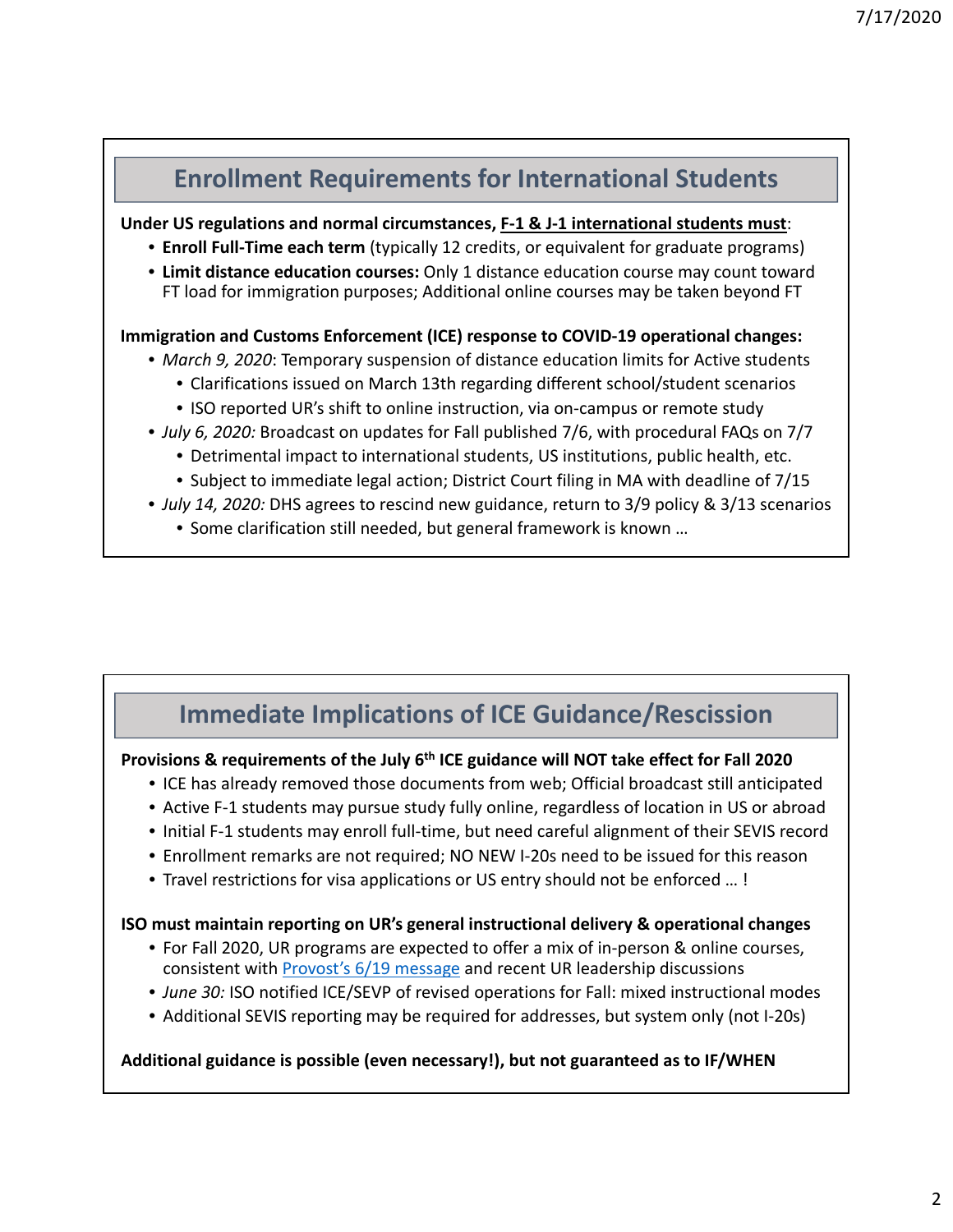## **Individual Decision Factors for Fall 2020 Academic Planning**

**Individual student circumstances may lead to different planning & desired outcomes \*\***

- What is the status of your F‐1 SEVIS record? *(Active, Initial, Transfer, Change of Level)*
- Will you enroll full‐time in your University of Rochester program of study? *(Yes, No)*
- Where might you be located while pursuing your UR courses? *(Rochester, US, Abroad)*
- How will your UR courses be delivered? *(see University's Distance Education definitions)*

#### **Additional considerations & enrollment options likely to vary by UR academic program**

- Diverse curricula may adapt more readily to online/remote learning, vs. others
- UR schools/departments are carefully determining how best to structure content!
- Please consult guidance & resources from your program, as they become available

\*\* Disclaimer: This analysis represents the University's best interpretation of unclear guidance. We believe it is consistent with the stated goals of the current rules, but the University cannot control how the US government may choose to read and enforce them. The government's guidance is also subject to change, and we will *endeavor to communicate with you as promptly as possible if it is revised.*

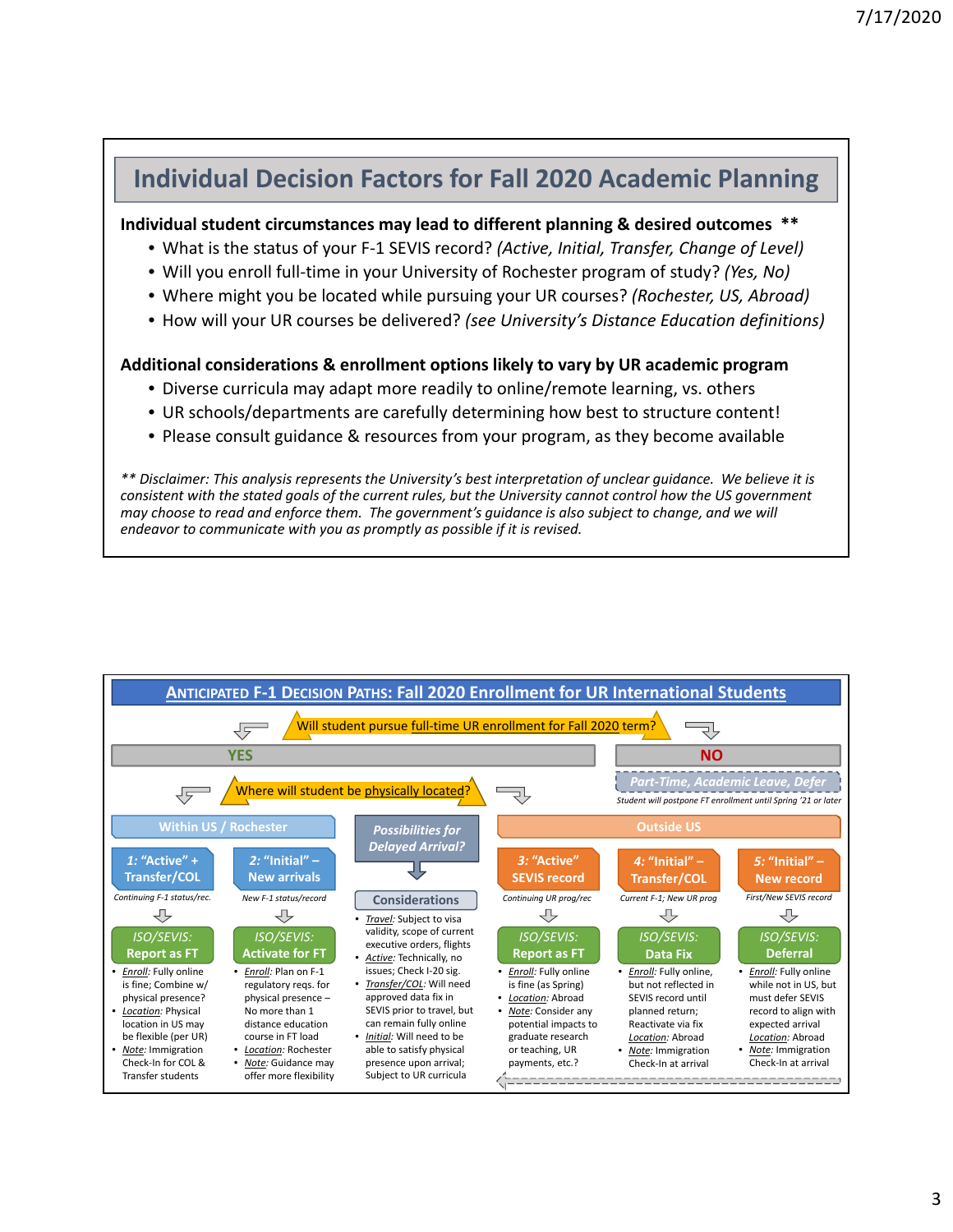## **Immigration Analysis of UR Distance Education Definitions**

**F‐1 Regulations:** Limitation that 1 class per term can be counted toward full‐time enrollment if it is taken through online/distance education and "*does not require the student's physical attendance for classes, examination or other purposes integral to completion of the class*".

| <b>UR Classifications</b>                 | Definition Summary of Distance Education Course Sections                                                                                                                                       | <b>Immigration Interpretation</b>                                     |
|-------------------------------------------|------------------------------------------------------------------------------------------------------------------------------------------------------------------------------------------------|-----------------------------------------------------------------------|
| <b>Complete Online</b>                    | 100% of scheduled class meetings are delivered via distance<br>education; No requirement to visit campus to complete course                                                                    | <b>COUNTS toward F-1 distance</b><br>education limit; Only 1 per term |
| <b>Online</b> (with<br>physical presence) | More than 80% but less than 100% of course is delivered via<br>distance education; Requires physical attendance to campus for<br>classes, examination or other purposes integral to completion | <b>DOES NOT COUNT toward F-1</b><br>distance education limit          |
| <b>Hybrid</b>                             | More than 30% but less than 80% of course is delivered via distance<br>education; Requires physical attendance integral to completion                                                          | <b>DOES NOT COUNT toward F-1</b><br>distance education limit          |
| <b>In-Person</b>                          | Up to 30% of course is delivered via distance education, if any;<br>Requires physical attendance integral to completion                                                                        | <b>DOES NOT COUNT toward F-1</b><br>distance education limit          |
| Correspondence                            | Self-paced course delivered via mail or electronic transmission, with<br>separation and limited interaction between instructor and student                                                     | <b>COUNTS toward F-1 distance</b><br>education limit; Only 1 per term |

## *Students with "Active" SEVIS record*

**Eligible to maintain F‐1 status based on Full‐Time enrollment, even fully online/remote**

- Flexibility for individualized study & travel plans, in consultation with UR program **#1** Suspended distance education limits allow F‐1 study in Rochester, in US, or outside US **#3**
	- Must maintain registration and updated address reporting with ISO (*stay tuned*)
	- Retain eligibility for CPT/OPT, by accrued time in F‐1 status & continued enrollment

### *Students with "Initial" SEVIS record for Transfer or Change of Level*

**Eligible to enroll regardless of location, but may only activate F‐1 record once present in US**

- Flexibility for individualized study & travel plans, in consultation with UR program **#1** Suspended distance education limits allow F‐1 study in Rochester or in US (see next)
	- Immigration Check‐In (via electronic means) required within *15 days* of I‐20 start date
	- Retain eligibility for CPT/OPT, by accrued time in F‐1 status & continued enrollment
- Study from outside US cannot be reported via SEVIS under current ICE guidance **#4** ISO will retain "Initial" record, with same SEVIS ID and program details
	- In advance of return travel, ISO must facilitate data fix to defer start date & issue I‐20
	- Upon entry, complete Immigration Check-In and continue current enrollment, as is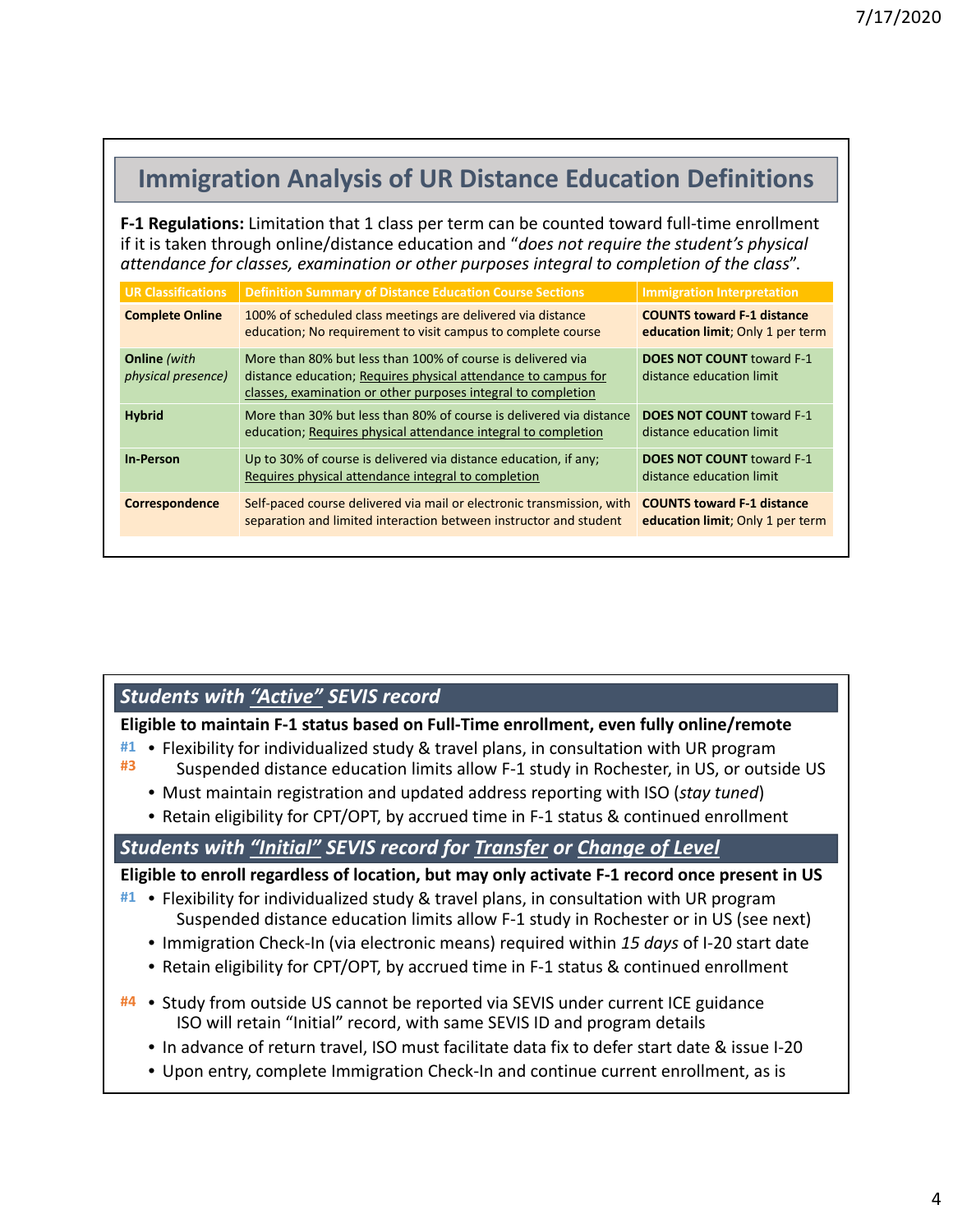| <b>Students with "Initial" SEVIS record for Initial Attendance</b>                                                                                                                       |
|------------------------------------------------------------------------------------------------------------------------------------------------------------------------------------------|
| Eligible for F-1 status with Full-Time enrollment in US, subject to distance education limits                                                                                            |
| • ICE guidance explicitly does NOT apply to Initial students  but F-1 regulations still do!<br>#2                                                                                        |
| • UR's Mixed Instruction: 1 distance education course may count toward FT threshold<br>(10-12 credits); Remainder must include some physical presence (inc. 'online' & 'hybrid')         |
| • Arrive to Rochester & complete Immigration Check-In, in alignment with I-20 start date                                                                                                 |
| • Accrue eligibility for CPT/OPT upon arrival, toward 1 year threshold (unless degree req.)                                                                                              |
| #5 • Defer F-1 record, until able to travel & maintain physical presence course components<br>To Spring, or to mid-Fall IF in-person requirements can be delivered/completed then        |
| <b>Some General Considerations</b>                                                                                                                                                       |
| Impact of academic policies & other US laws unrelated to immigration requirements                                                                                                        |
| • ASE/ESM shift to online in Nov. may impact course definition, but not likely F-1 eligibility                                                                                           |
| • Continuation of Enrollment categories (999) do NOT count as distance education for F-1                                                                                                 |
| • Enrolling abroad or outside NY may impact full participation in other academic activities:<br>Research/teaching responsibilities; Graduate award payment; Scholarship/loan eligibility |
| • Registration options for <i>In Absentia</i> or <i>Abroad</i> may be appropriate, esp. to limit fees                                                                                    |

# **Reminders & Unknowns**

## **Common Questions & Concerns to ISO**

- Intentional efforts to accommodate UR international students, both in US and abroad
- Break in FT Study: Part-time / Leave of Absence  $\rightarrow$  SEVIS Termination (unless F-1 RCL)
- CPT/OPT/STEM employment may be performed remotely, with viable evaluation of work
- ISO and University leadership continue to monitor significant international travel hurdles
	- US Consular Post operations: www.travel.state.gov/content/travel/en/us‐visas.html
	- Restrictions: www.cdc.gov/coronavirus/2019‐ncov/travelers/from‐other‐countries.html

## **Monitoring areas of ICE guidance that remain silent**

- Additional consideration or adjustments for Fall 2020 & Initial records for new students
- Eligibility to recommend & apply for OPT/STEM if unable to return to US before end date
- Plans to lift executive orders restricting US entry from certain countries, despite review